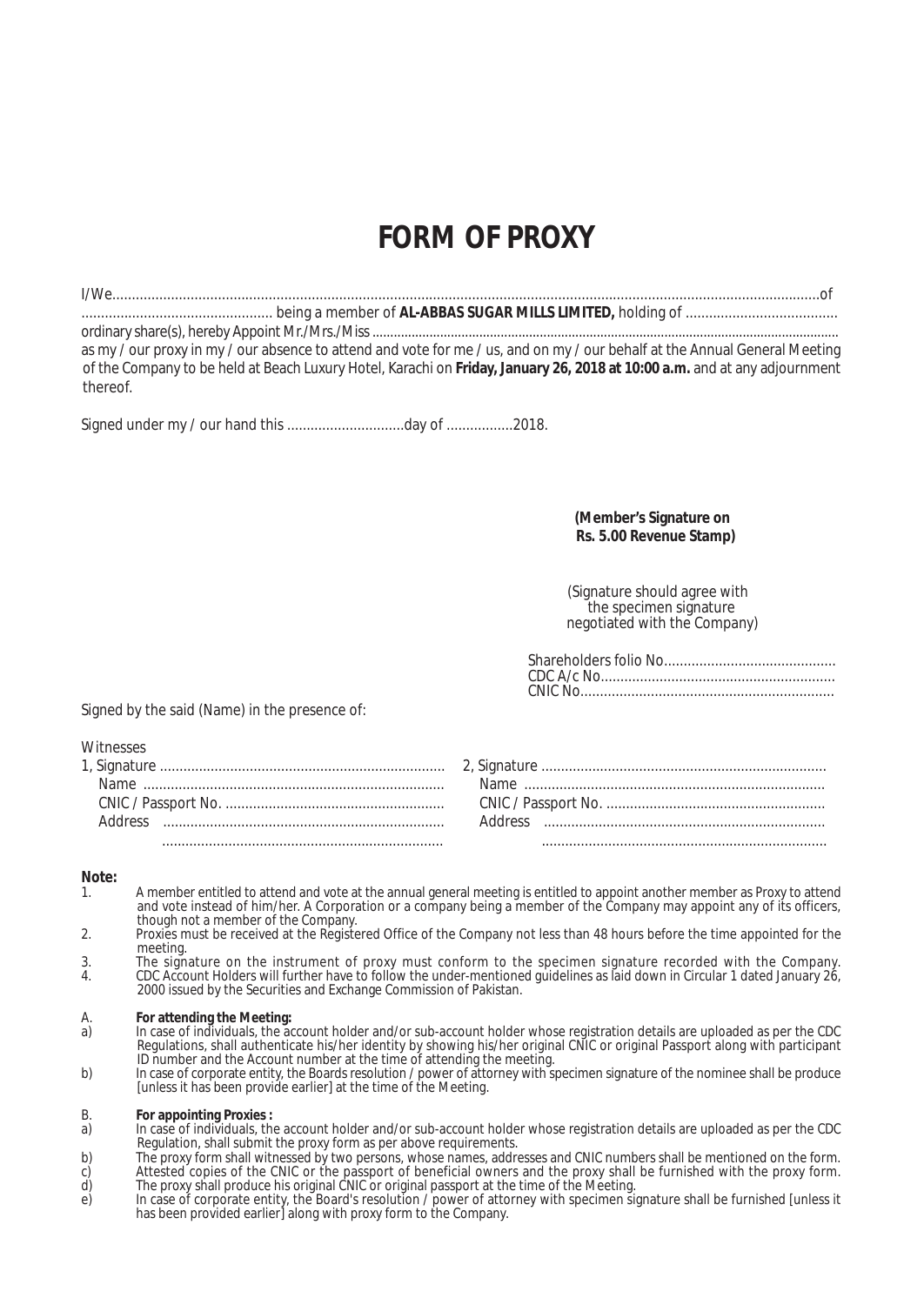صفيمبر-2

سالا نداحلاس عام میں شرکت اورووٹ کا حقدارممبرا بنی جگہ سی اورممبرکوا بنی جانب سے شرکت اورووٹ دینے کے لئے نیا پتی مقررکرسکتا ہے۔کار پوریشن پاسمپنی  $-1$ بحثیت کمپنی رُکن اپنے سی بھی افسران کاتقرر جا ہے وہ کمپنی کا رُکن نہ بھی ہوکر سکتی ہے۔ نیا بنی فارم اجلاس کی مقررہ تاریخ ہے 48 تھنٹے <sup>قبل</sup> کمپنی کے رجسٹر ڈ<sup>س</sup> فیس میں موصول ہونی جا ہیں۔  $-2$ 

نپا پتی کے دستاویز پردستخط، ممپنی کے ریکارڈ میں موجود دستخط کےنمونے کےزریعے سے تصدیق لازمًٰ کی جائے گی۔  $-3$ 

زوگس:

سى ڈىسى اكاؤنٹ ہولڈرزكوسيكوريٹيزاينڈ ايجينچ كميشن آف پا كستان كى جانب سے جارى كرد ہ سركولرنمبر 1 بتاريخ26 جنورى2000ميں مقرركردہ گا پئڈ لائنز  $-4$ ىر<br>برگل كرنا ہوگا۔

ب - برائے نیابتی کی تقرری: (i)۔ افراد کیصورت میں اکاوئٹٹ ہولڈراور پاسب اکاؤنٹ ہولڈرجن کی رجٹریشن تفصیلات پی ڈی سی کےضابطوں کےمطابق اپ لوڈ ہوں،مندرجہ بالاشرائط کےمطابق نيابتي فارم جمع كرانا ہوگا۔ (ii) نیا بنی فارم پردوافراد کی گواہی ہونی جا ہئے جن کے نام، پتے اورسی این آئی سی پایاسپورٹ نمبر فارم پر درج ہوں۔ (iii)۔ نیا بنی سے بنیفیشیل اونرز کی سی این آئی سی پایاسپورٹ کی تصدیق شدہ کا پیاں نیا بنی فارم کے ہمراہ منسلک ہونی حائیکس۔ (iv)۔ نیا بنی کواجلاس کے موقع پراپنااصل بی این آئی سی پایاسپورٹ پیش کرناہوگا۔ (v)۔ کارپوریٹ اینٹیٹی کیصورت میں بورڈ آف ڈائریکٹرز کی قرارداد/یاورآف اٹارنی مع نامزدفرد کے دینخط کانمونہ(اگریپلےفراہم نہ کئے گئے ہوں) پیش کرناہوگا۔